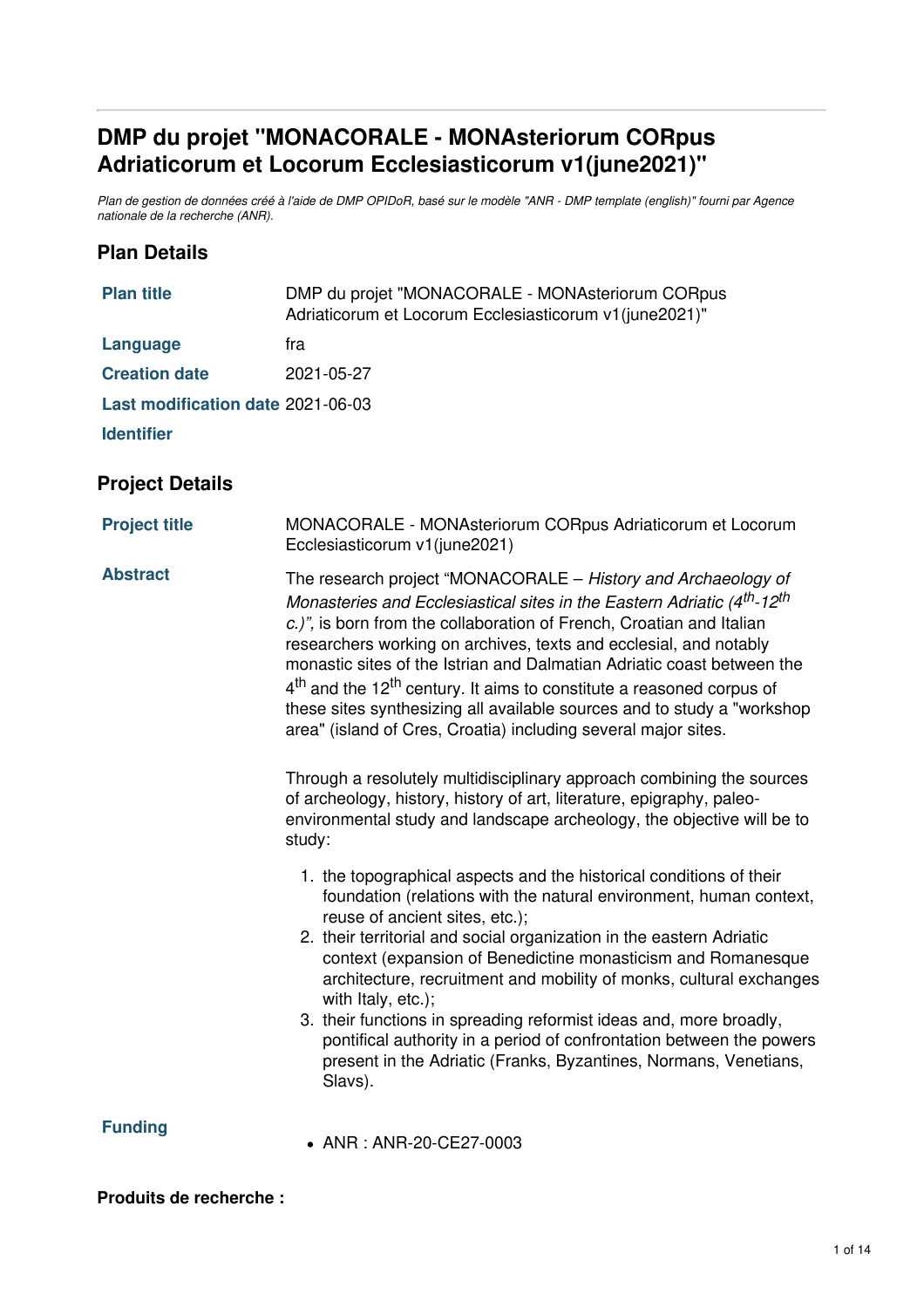1. Default research output (Jeu de données)

#### **Contributeurs**

| <b>Nom</b>      | <b>Affiliation</b> | <b>Rôles</b>                                                                             |
|-----------------|--------------------|------------------------------------------------------------------------------------------|
| Sébastien Bully |                    | • Coordinateur du projet<br>• Personne contact pour les données<br>• Responsable du plan |

Droits d'auteur :

Le(s) créateur(s) de ce plan accepte(nt) que tout ou partie de texte de ce plan soit réutilisé et personnalisé si nécessaire pour un autre plan. Vous n'avez pas besoin de citer le(s) créateur(s) en tant que source. L'utilisation de toute partie de texte de ce plan n'implique pas que le(s) créateur(s) soutien(nen)t ou aient une quelconque relation avec votre projet ou votre soumission.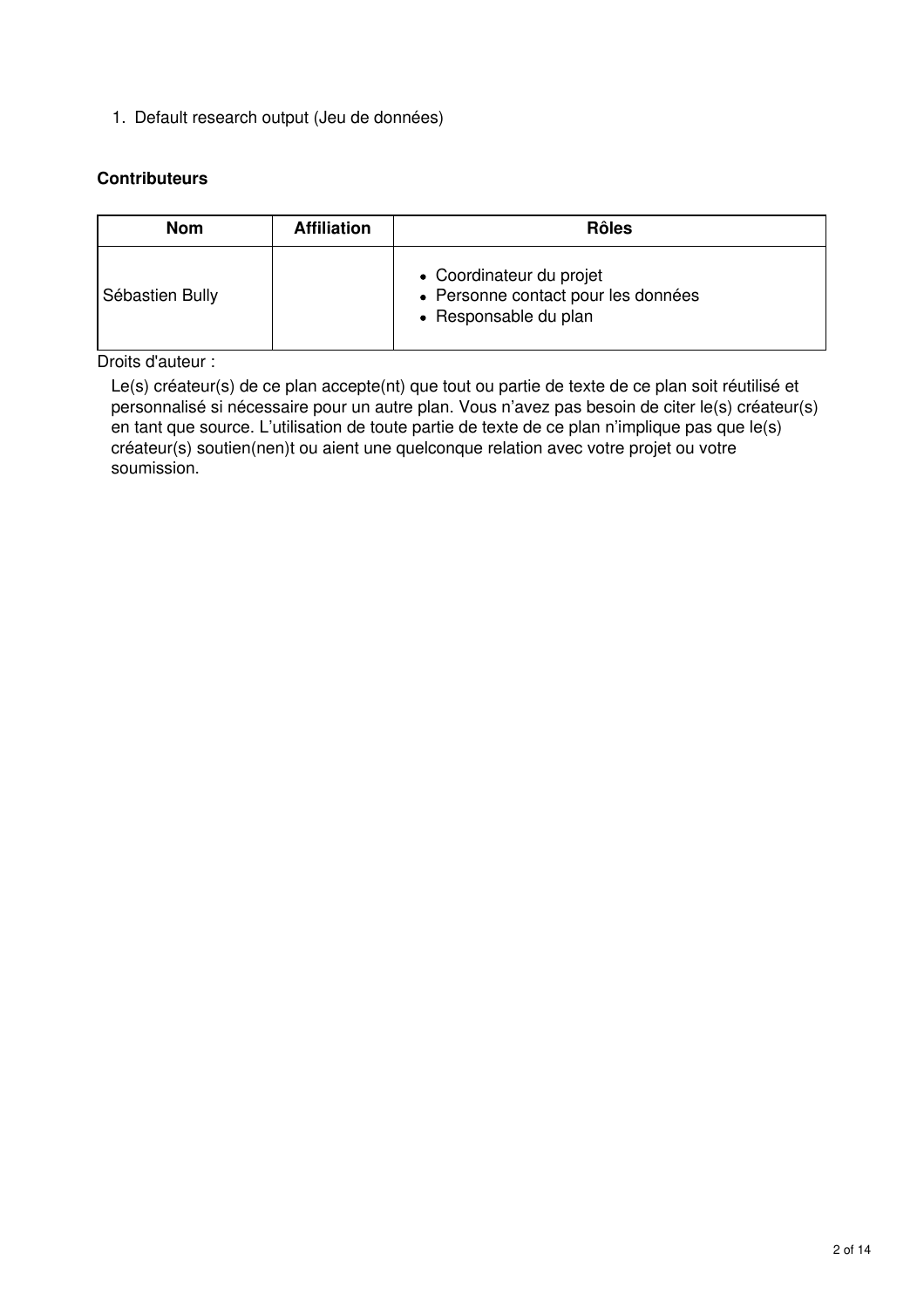# **DMP du projet "MONACORALE - MONAsteriorum CORpus Adriaticorum et Locorum Ecclesiasticorum v1(june2021)"**

## **1. Data description and collection or re-use of existing data**

The data produced within MONACORALE project (table 1) is divided into 4 WPs covering its different disciplines:

| <b>WP</b>      | <b>Dataset</b><br>names                     | Characterization<br>of data                                                                            | Format<br>/standard                                                                                         | <b>Stotage</b><br>and<br>backup                                                                             | Online<br>dissemination archiving | Sharing<br>and<br>properties                                         | Sharing<br>terms                                                            | License                         |
|----------------|---------------------------------------------|--------------------------------------------------------------------------------------------------------|-------------------------------------------------------------------------------------------------------------|-------------------------------------------------------------------------------------------------------------|-----------------------------------|----------------------------------------------------------------------|-----------------------------------------------------------------------------|---------------------------------|
| $\mathbf{1}$   | Atlas                                       | Maps, notices, description<br>texts                                                                    | N/A                                                                                                         | Hosted by<br>Huma-Num                                                                                       | Yes                               | N/A                                                                  | Open                                                                        | OdBL                            |
| 1              | Proceedings<br>of the closing<br>conference | Papers given during the<br>conference                                                                  | <b>EFR</b> collection<br>publication                                                                        | Sharedocs<br>during the<br>reviewing<br>and editorial<br>phase                                              | In HAL                            | N/A                                                                  | After a 1-<br>year<br>embargo<br>(according to editor<br>Loi<br>Numérique?) | According<br>to the<br>contract |
| 1              | <b>Blog</b><br>Hypotheses                   | Methodological, scientifical<br>and dissemination blog posts                                           | <b>Word Press</b><br>Hypotheses                                                                             | <b>Hypotheses</b><br>platform                                                                               | URL link of the<br>web post       | No                                                                   | Open                                                                        | <b>CC BY 4.0</b>                |
| 1              | Zotero<br>bibliography                      | Primary and secondary<br>bibliography $+$ grey literature                                              | Zotero RDF                                                                                                  | Bibliography<br>managed in<br>an online<br>Zotero<br>group,<br>backups<br>made from<br>its<br>administrator | links / API                       | General<br>deposit<br>into<br>Nakala at<br>the end of<br>the project | Searchable<br>and<br>accessible                                             | OdBL                            |
| 2              | Corpus: sites<br>descriptions               | Notices of archaeological sites                                                                        | Data<br>structured<br>according to<br>the database<br>format and<br>derived from<br>the recording<br>sheets | Hosted by<br>Huma-Num                                                                                       | No                                | No                                                                   | Only<br>accessible<br>by the team<br>during the<br>project                  | N/A                             |
| $\overline{c}$ | Database of<br>the corpus                   | GIS database                                                                                           | N/A                                                                                                         | Hosted by<br>Huma-Num                                                                                       | In year 4                         | Zenodo<br>general<br>export at<br>the end of<br>the project          | Open at the<br>end of year<br>$\overline{4}$                                | OdBL                            |
| $\overline{c}$ | IATEKA-<br>data                             | Paleoenvironmental data,<br>datings; isotopic, palynologic<br>analyses; DNA                            | .xls, .csv<br>mostly                                                                                        | In<br>Sharedocs                                                                                             | N/A                               | N/A                                                                  | N/A                                                                         | N/A                             |
| 2              | <b>IATEKA -</b><br>images                   | graphs and pictures linked to<br>paleoenvironmental data,<br>isotopic, palynologic analyses<br>and DNA | .jpg; .tif                                                                                                  | In<br>Sharedocs                                                                                             | N/A                               | N/A                                                                  | N/A                                                                         | N/A                             |
| 2              | ANR CARE-<br>thesaurus                      | Architectural ontology<br>(materials, construction<br>techniques, sculpture and<br>decoration related) | .owl                                                                                                        | In<br>Sharedocs                                                                                             | N/A                               | N/A                                                                  | N/A                                                                         | N/A                             |
| 2              | Spatial data                                | Coordinates of archaeological<br>sites                                                                 | .csv                                                                                                        | In<br>Sharedocs                                                                                             | N/A                               | N/A                                                                  | N/A                                                                         | N/A                             |
| $\mathbf{2}$   | data - images season                        | Archaeological Images taken during field                                                               | .jpf; .tif                                                                                                  | ln.<br>Sharedocs                                                                                            | No                                | No                                                                   | No                                                                          | No                              |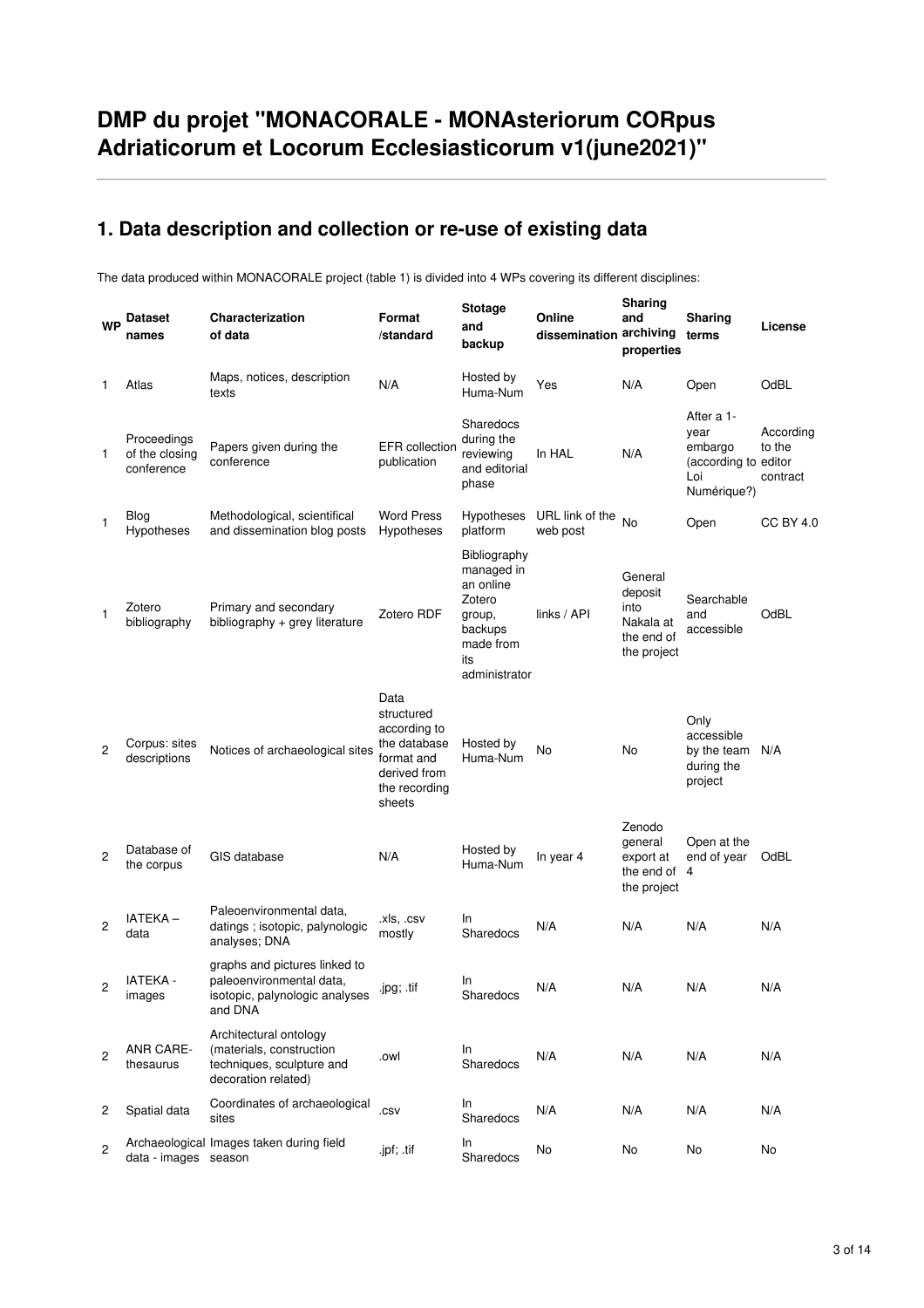| 2              | Archaeological<br>data - vector<br>data                                                                                                                                             | Vector data made during field<br>season (pottery drawings,<br>architectural drawings,<br>$maps$ ) | .ai; .svg                                        | In.<br>Sharedocs                                            | No                | No                                            | No                                                                                      | No                                                        |
|----------------|-------------------------------------------------------------------------------------------------------------------------------------------------------------------------------------|---------------------------------------------------------------------------------------------------|--------------------------------------------------|-------------------------------------------------------------|-------------------|-----------------------------------------------|-----------------------------------------------------------------------------------------|-----------------------------------------------------------|
| 2              | data -<br>recording data inventories)                                                                                                                                               | Archaeological Recording sheets of data (SU<br>inventories, material                              | .xls, .txt                                       | In<br>Sharedocs                                             | No                | No                                            | No                                                                                      | No                                                        |
| $\overline{2}$ | Final LIDAR<br>data                                                                                                                                                                 | GeoTIF (georeferenced<br>Raster Image)                                                            | .geotif                                          | In<br>Sharedocs                                             | Yes               | Via Nakala                                    | After 5-years<br>embargo<br>when stored<br>in Nakala (3<br>months after<br>acquisition) | N/A                                                       |
| $\overline{2}$ | Raw data<br>LIDAR                                                                                                                                                                   | Raw images before mosaic<br>composition and<br>georeferencing                                     | .jpg, .tif                                       | In<br>Sharedocs                                             | No                | In Zenodo<br>3 months<br>after<br>acquisition | N/A                                                                                     | N/A                                                       |
| 2              |                                                                                                                                                                                     | DEM final data Final photogrammetries                                                             | .jpg, geotif                                     | In<br>Sharedocs                                             | Yes               | Via Nakala                                    | After 5-years<br>embargo<br>when stored<br>in Nakala (3<br>months after<br>acquisition) | N/A                                                       |
| $\overline{2}$ | Raw DEM<br>images                                                                                                                                                                   | Raw images before mosaic<br>composition                                                           | .jpf; .tif                                       | In<br>Sharedocs                                             | No                | In Zenodo<br>3 months<br>after<br>acquisition | N/A                                                                                     | N/A                                                       |
| 2              | OSL data                                                                                                                                                                            | OSL datings                                                                                       | .xls, .csv<br>mostly                             | In<br>Sharedocs                                             | N/A               | N/A                                           | N/A                                                                                     | N/A                                                       |
| 2              | Excavation<br>and activity<br>reports<br>published to<br>Hortus Artium<br>Medievalium                                                                                               | Excavation report/scientific<br>article                                                           | <b>Editorial line</b><br>of Brepols              | Sharedocs<br>during the<br>writing<br>phase                 | Link1             | Stable<br><b>URL</b> link                     | Embargoed According<br>according to to Brepols'<br>the publisher contract               |                                                           |
| 2              | Excavation<br>and activity<br>reports<br>published to<br><b>BUCEMA</b>                                                                                                              | Excavation report/scientific<br>article                                                           | <b>Editorial line</b><br>of the<br><b>BUCEMA</b> | Sharedocs<br>during the<br>writing<br>phase                 | Link <sub>2</sub> | Stable<br><b>URL</b> link                     | Open                                                                                    | CC BY<br>(according<br>to<br><b>BUCEMA's</b><br>contract) |
| 3              | Excavation<br>and activity<br>reports<br>published to<br>EFR' editions<br>(Chroniques<br>de l'EFR,<br><b>Bulletin</b><br>archéologique<br>des Ecoles<br>françaises à<br>l'étranger) | Excavation report/scientific<br>article                                                           | <b>Editorial line</b><br>of the EFR              | Sharedocs<br>during the<br>writing<br>phase                 | Link3 OR<br>Link4 | Stable<br><b>URL</b> link                     | Open                                                                                    | CC BY<br>(according<br>to EFR's<br>contract)              |
| 3              | Excavation<br>and activity<br>reports<br>submitted to<br>French<br>ministry MEAE                                                                                                    | Excavation and activity report .pdf                                                               |                                                  | Sharedocs<br>during the<br>writing and<br>editing<br>phases | No                | No                                            | For<br>Institution<br>and team<br>only                                                  | Authors'<br>intellectual<br>property                      |
| 3              | Excavation<br>and activity<br>reports<br>submitted to<br>the Croatian<br>Ministry of<br>Culture                                                                                     | Excavation and activity report .pdf                                                               |                                                  | Sharedocs<br>during the<br>writing and<br>editing<br>phases | No                | No                                            | For<br>Institution<br>and team<br>only                                                  | Authors'<br>intellectual<br>property                      |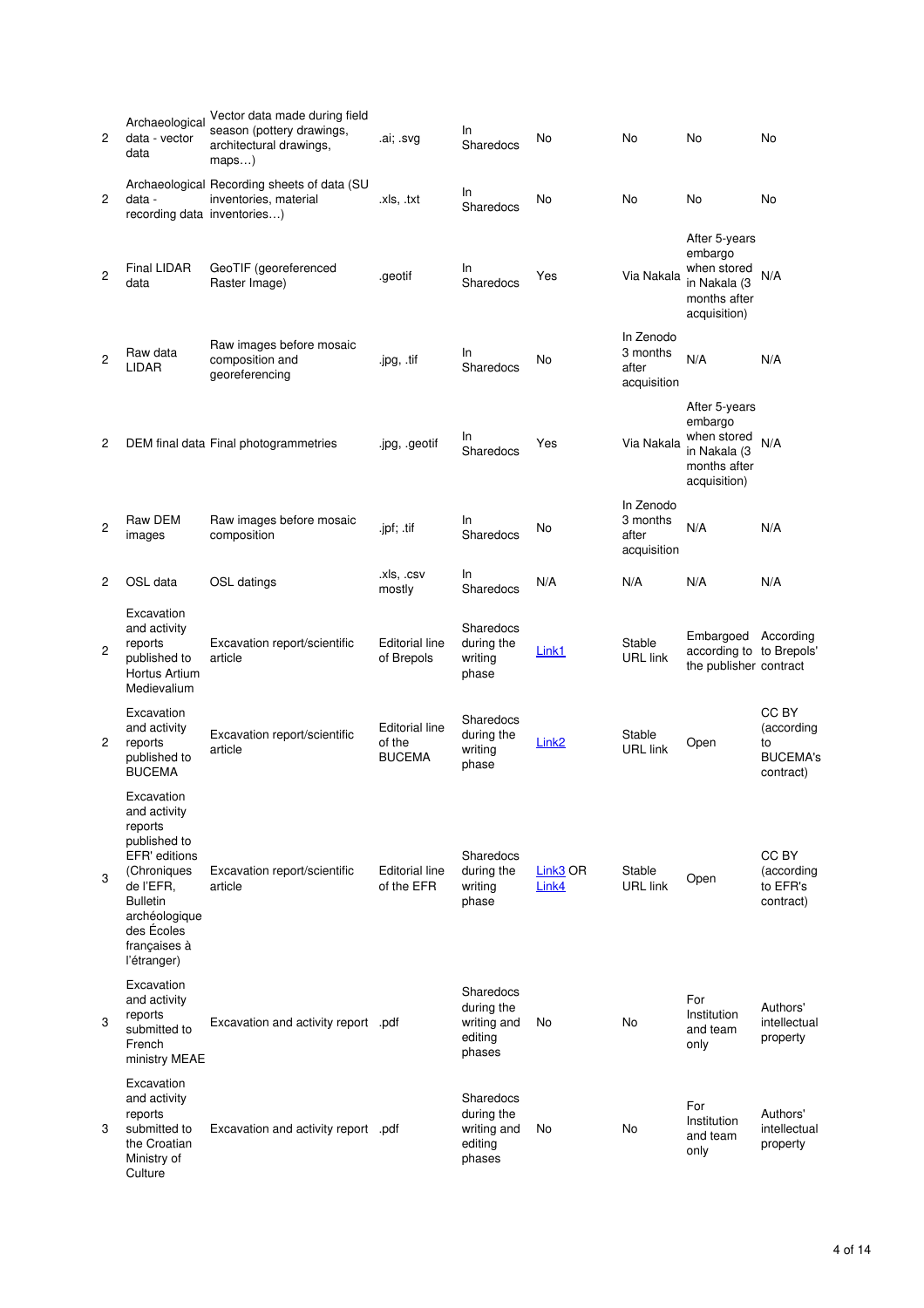| 3 | Final<br>excavations<br>monograph                            | Scientific texts                       | <b>Editorial line</b><br>of the EFR<br>archaeological<br>monograph<br>collection | Sharedocs<br>during the<br>writing and<br>editina<br>phases     | N/A    | N/A | N/A                                                                               | According<br>to the<br>editor<br>contract |
|---|--------------------------------------------------------------|----------------------------------------|----------------------------------------------------------------------------------|-----------------------------------------------------------------|--------|-----|-----------------------------------------------------------------------------------|-------------------------------------------|
| 3 | Split museum<br>exhibition<br>catalogue                      | Scientific texts                       | <b>Editorial line</b><br>of the<br>collection (not<br>decided yet)               | Sharedocs<br>during the<br>writing and<br>editing<br>phases     | N/A    | N/A | N/A                                                                               | According<br>to the<br>editor<br>contract |
| 4 | Proceedings<br>of the written<br>acts of<br>practice         | Papers given during the round<br>table | <b>MEFREM</b><br>collection of<br>the EFR                                        | Sharedocs<br>during the<br>reviewing<br>and editorial<br>phase  | In HAL | N/A | Open after a<br>one-year<br>embargo?<br>(according to editor<br>Loi<br>Numérique) | According<br>to the<br>contract           |
| 4 | French<br>translation of<br>the Historia<br>Salonitana       | N/A                                    | N/A                                                                              | Sharedocs<br>during the<br>reviewing<br>and editorial<br>phases | In HAL | No  | Printed<br>document                                                               | According<br>to the<br>editor<br>contract |
| 4 | Publication of<br>texts                                      | hagiographical Commented translation   | N/A                                                                              | Sharedocs<br>during the<br>reviewing<br>and editorial<br>phases | In HAL | N/A | Printed<br>document                                                               | N/A                                       |
| 4 | Intermediary<br>working<br>papers on<br>textual<br>documents | N/A                                    | N/A                                                                              | Sharedocs<br>during the<br>reviewing<br>and editorial<br>phases | In HAL | N/A | Printed<br>document                                                               | N/A                                       |

Table 1: Detailled list of datasets by WP

<span id="page-4-0"></span>WP 1: Within the framework of task 1.4, spatial data will be collected, controlled and mapped in a single reference frame. Associated with the site corpus (WP 2), the whole will constitute a geo-database that will gather and articulate all the data produced in the other WPs (dating, images, paleo-environmental data, archives, bibliography...). The nature of the geo-base is to be defined by the geomatician (XML or noSQL for instance; recruitment is planned for Fall 2021). The architecture-related ontology of ANR CAR[E\[1\]](#page-0-0) site corpus and ([https://care.huma-num.fr/hr/index.php?title=Main\\_Page&oldid=103](https://care.huma-num.fr/hr/index.php?title=Main_Page&oldid=103); <https://anr.fr/Projet-ANR-07-CORP-0011>; co-I Pascale Chevalier was involved) will be reused.

WP 2: Thanks to a rigorous methodology, a systematic and critical analysis of the bibliography, archives and archaeological data, an exhaustive list of archaeological sites will be established. The synthesis will be presented in tabular and text form, especially within an Excel sheet template describing each sites. Its analysis will allow, in a second time, the selection of some of the sites where additional field investigations will took place, i.e. surveys, the production of spatial imagery or charcoal/ceramics/mortar samplings. These will be supplemented by automatic datasets (date of photo shooting, format, photo creator), archaeometric analyses (absolute dating) and field observation data.

WP 3: It is mainly in this archaeological section, devoted to the study of the "workshop area", that the newly acquired archaeological dat[a\[3\]](#page-0-0) will be produced (raw Lidar coverage and exports, DTMs, documentary records, architectural drawings, photogrammetries, stratigraphic data; in images, vector, textual and tabular data). This will be done in addition to the old excavation data collected by the team already working there. Data from the IATEKA (I-SITE project from Besançon Franche-Comté Univ., PI Morana Čaušević-Bully ; [https://chrono-environnement.univ-fcomte.fr/recherche/themes-actions-et-projets/article/iateka-interdisciplinary-approach-to-the](https://chrono-environnement.univ-fcomte.fr/recherche/themes-actions-et-projets/article/iateka-interdisciplinary-approach-to-the-territorial-evolution-of-the-kvarner)territorial-evolution-of-the-kvarner; see also for palynological data: https://dataosu.obs-besancon.fr/search.php? [s=project%3A%22IATEKA+-+Interdisciplinary+approach+to+the+territorial+evolution+of+the+Kvarner+archipelago%22](https://dataosu.obs-besancon.fr/search.php?s=project%253A%2522IATEKA+-+Interdisciplinary+approach+to+the+territorial+evolution+of+the+Kvarner+archipelago%2522)) project will be integrated; they are presented in the table below (table 2). The details and conditions for taking over the IATEKA data collection will be discussed in July 2021 during a quarterly meeting; the results will be summarised and explained in a table (available in version 2 of the DMP).

| Textual data | Datings; isotopic, palynological and DNA analyses |
|--------------|---------------------------------------------------|
| Tabular data | Datings; isotopic, palynological and DNA analyses |
| Images       | Photographs                                       |

Table 2: Summary table of pre-existing IATEKA project data that will be reused in MONACORALE

WP 4: In this WP, after consultation of archival documents, mainly textual, tabular and photographic data will be produced.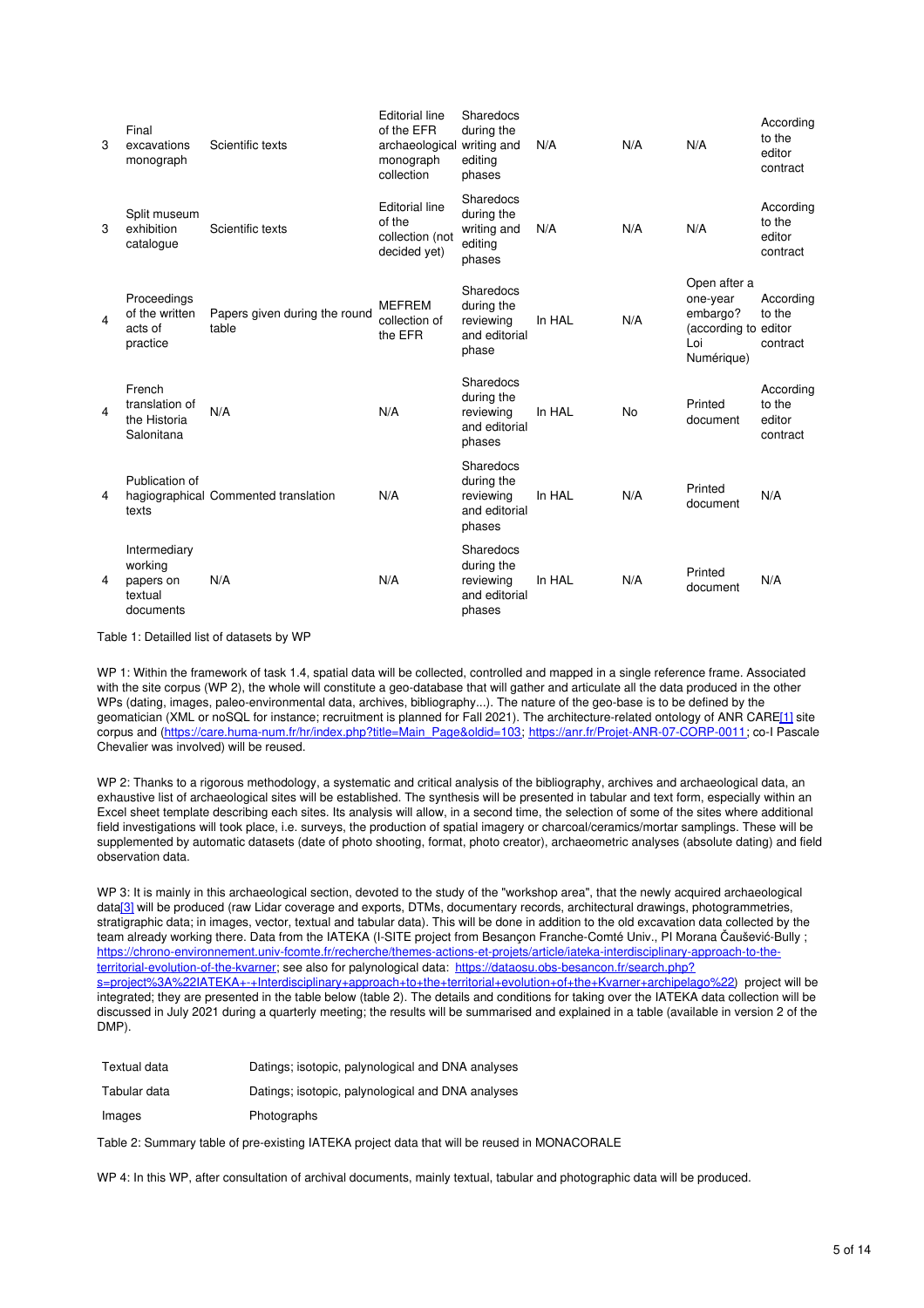[\[1\]](#page-4-0) P. Chevalier and Chr. Sapin, « ANR Corpus architecturae religiosae europeae [CARE], saec. iv-x », *Bulletin du centre d'études médiévales d'Auxerre | BUCEMA*, 15, 2011, last consulted 30/04/2021. URL : <http://journals.openedition.org/cem/11944> ; DOI : <https://doi.org/10.4000/cem.11944> . See also P. Chevalier, L. Granjon, E. Leclercq, A. Millereux, M. Savonnet and Chr. Sapin, « Base de données annotées et wiki pour la constitution du corpus numérique CARE », *Hortus Artium Medievalium* 18/1, 2012, p. 27-35. DOI : [https://doi.org/10.1484/j.ham.1.102782](https://doi.org/10.1484/J.HAM.1.102782) (last consulted 04/06/2021).

[2] More generally for the dissemination the CARE ANR and for the informatics and geomatics' aspects of the project, see <https://care.huma-num.fr/be/index.php?title=Accueil&action=edit>

[\[3\]](#page-4-0) For a definition of the sets: <http://www.archaeologyexpert.co.uk/typesofarchaeologicaldata.html> (last consulted 22/04/2021).

The multidisciplinary nature of MONACORALE means that a certain number of document formats will be used by the different teams. They are summarized in theory in the table below (table 3); the list will be clarified for some particular types (photogrammetry, geophysics) when acquired:

| Data types     | Daily-use<br>extensions                                                                                                           | Final<br>format WP<br>stored |                    |
|----------------|-----------------------------------------------------------------------------------------------------------------------------------|------------------------------|--------------------|
| Textual        | .doc, .docx,<br>.txt, .odt,<br>.pdf                                                                                               | .txt.<br>.pdf                | WP 1, 2, 4         |
| Tabular        | .xls, .xlsx,<br>.cvs, .txt,<br>.odf                                                                                               | .csv                         | WP 1, 2, 3, 4      |
| Data base      | .fmp, .csv,<br>.xml                                                                                                               |                              | WP 1, 2, 3, 4      |
| Vector         | .ai, .svg,<br>.dwg                                                                                                                | .svg,<br>.pdf                | WP 1, 2, 3         |
| Images         | .jpg, .tif,<br>.pdf, .png                                                                                                         | .jpeg,<br>.tif               | WP 1, 2, 3, 4      |
| Photogrammetry | .pdf3D,<br>.dae, .ply<br>(for final<br>modelling)<br>et .gif,<br>.jpeg, .tiff,<br>.png, .svg,<br>.obj, .mtl,<br>(for<br>textures) | .jpg,<br>.geotif             | WP 2, 3            |
| Spatial        | .shape,<br>.json,<br>.geojson                                                                                                     |                              | .geotif WP 1, 2, 3 |
| Geophysics     | las (for the<br>plot); .csv,<br>.pgw,<br>.shape,<br>.png (for<br>the final<br>format)                                             |                              | WP <sub>3</sub>    |
| Ontology       | .owl                                                                                                                              | .xml                         | WP <sub>1</sub>    |

Table 3: Theoretical data types used by WP into MONACORALE project (to be completed in the coming versions)

The majority of the formats used are standard, open and documented formats. For those who are not, regular backups in the usual standards of the scientific archaeological community will be made. Thus, Abode Illustrator documents in .ai format will also be saved in .svg format.

Although it is difficult to estimate the total data volume of the project, we estimate it annually per WP:

- WP 1 should produce about 5 GB (the database should not exceed 200 Mo, considering that it will not contain any images, only URI to images stored in Nakala),

- WP 2 should produce about 20 GB annually,

- the archaeological operations of WP 3 produce up to 12 GB per campaign [\[1\]](#page-0-0),

- finally WP 4 will produce a few GB,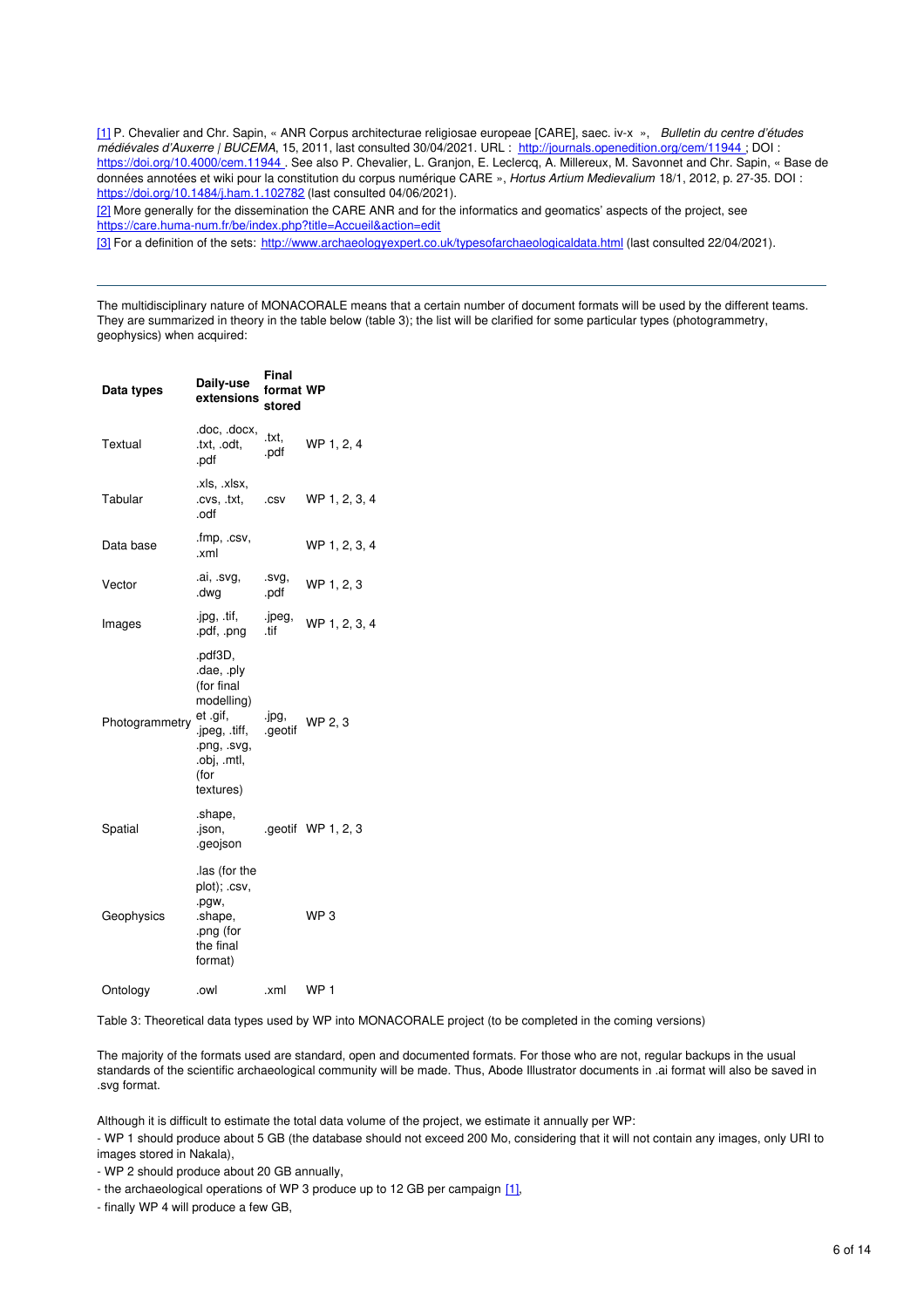The total project should not exceed 100 GB of data (before strict selection and deposit in the permanent archive).

In order to limit the amount and weight and to add value to the datasets, usable and used photographs will be selected and renamed, making then the sets more reusable. The selection will be manual, concerted and carried out by the WP and operations managers. Occasionally, the FreeFileSync software (free, Mac and PC compatible) will help to isolate duplicates by comparing photographs.

[\[1\]](#page-4-0) For WP 2 and 3, the number is estimated on the average weight produced by the archaeological missions to Mirine- *Fulfinum* over the last 4 years.

# **2. Documentation and data quality**

The data deposited within Nakala will be described with Dublin Core metadata as explained in the following table (see [https://multimedia-ext.bnf.fr/pdf/guide\\_dublin\\_core\\_bnf\\_2008.pdf](https://multimedia-ext.bnf.fr/pdf/guide_dublin_core_bnf_2008.pdf); see also table 4):

| <b>Definition</b>                                                       | <b>Example</b>                                                                                                                                                                                                                                  |
|-------------------------------------------------------------------------|-------------------------------------------------------------------------------------------------------------------------------------------------------------------------------------------------------------------------------------------------|
| Name of the document                                                    | See naming rules below                                                                                                                                                                                                                          |
| Content topic, keywords                                                 | Some archaeological sites (site $+$ occupation period) are taken from the Adriatlas<br>corpus (http://adriaticummare.org/Map_Adriatlas/) while waiting for the full corpus, its<br>definition and description according to MONACORALE standards |
|                                                                         | Free text                                                                                                                                                                                                                                       |
| Refers to a resource from<br>which the file derived                     | IATEKA project, ANR CARE, MONACORALE, bibliographic references (in Zotero)                                                                                                                                                                      |
| Language as referenced by<br>the ISO 639-2b list                        | fra (french)<br>ita (italian)<br>eng (english)<br>hrv (croatian)                                                                                                                                                                                |
| Refers to a related resource                                            | https://colemon.huma-num.fr/<br>http://care.huma-num.fr/hr/<br>http://adriaticummare.org/fr/bdd                                                                                                                                                 |
| Spatial and temporal<br>coverage of the<br>content of the file          | See table 5; according to European conceptual, chronological and spatial references                                                                                                                                                             |
| Creator1 to creatorX                                                    | See table 6                                                                                                                                                                                                                                     |
| École Française De Rome;<br>Chronono-Cnvironnement<br>UMR 6249 CNRS-UFC | For respectively documents published by MONACORALE or IATEKA                                                                                                                                                                                    |
| Collaborators names when<br>applicable                                  |                                                                                                                                                                                                                                                 |
| Information repeated<br>systematically and not<br>modifiable            | The rights of the different documents are summarised in table 9                                                                                                                                                                                 |
| Last updated version                                                    | YYYY-MM-DD, according to the ISO 8601 standard                                                                                                                                                                                                  |
|                                                                         | see table 3                                                                                                                                                                                                                                     |
| Unique file reference                                                   | DOI given by Nakala when deposited                                                                                                                                                                                                              |
|                                                                         | Description Content of the file, summary<br>Contributor                                                                                                                                                                                         |

Table 4: Description of metadata used in MONACORALE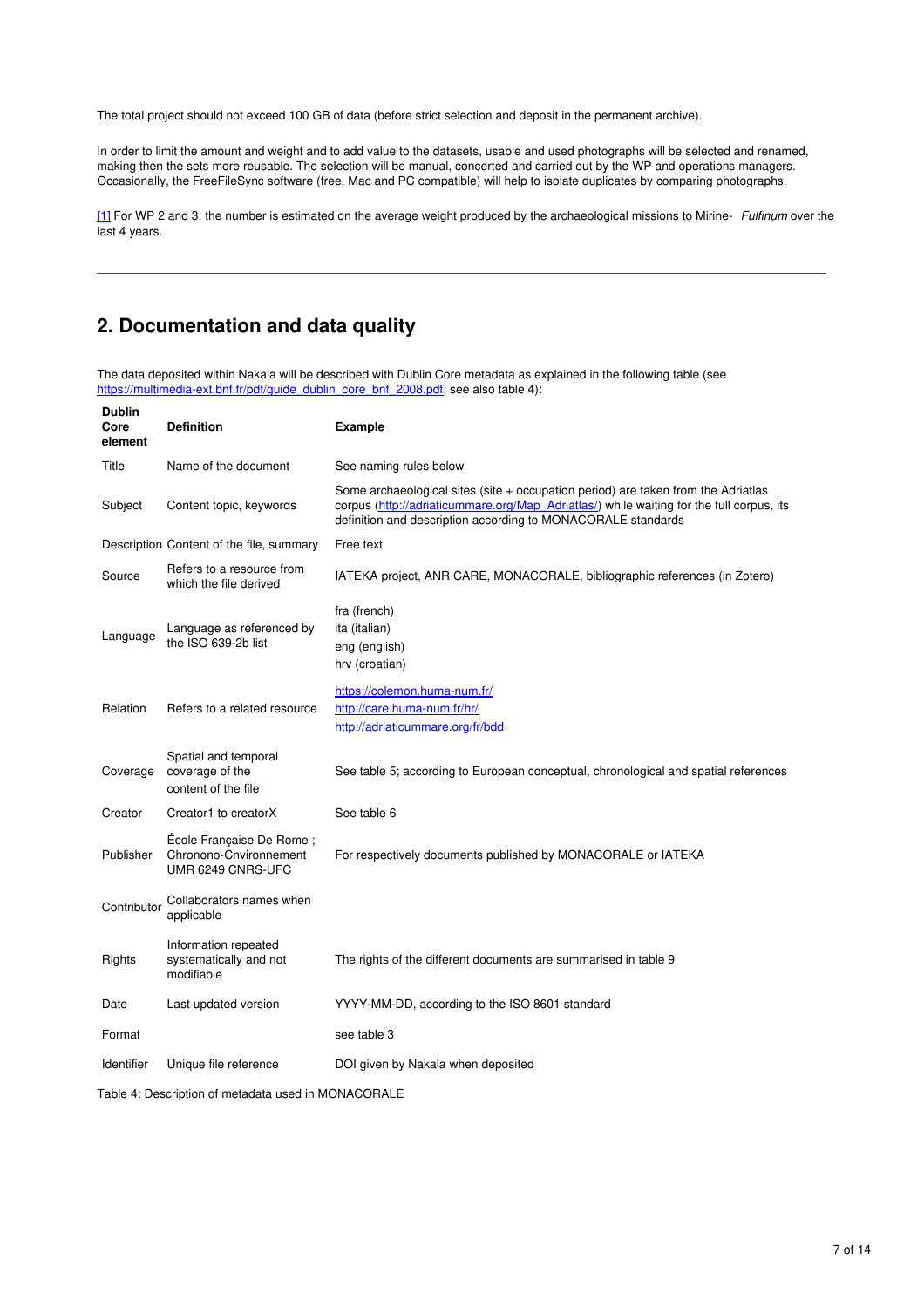| Concept                 |              |                                                          |
|-------------------------|--------------|----------------------------------------------------------|
| Mittelalterarchäologie  |              | http://archwort.dainst.org/de/term/10750                 |
| Christliche Archäologie |              | http://archwort.dainst.org/de/term/10757                 |
| Archéologie médiévale   |              | https://catalogue.bnf.fr/ark:/12148/cb11940958q          |
| <b>Spatial coverage</b> |              |                                                          |
| Dalmatia                |              | http://nomisma.org/id/dalmatia                           |
| Kvarner                 |              | https://catalogue.bnf.fr/ark:/12148/cb16254669z          |
| Krk (île de)            |              | https://catalogue.bnf.fr/ark:/12148/cb12078598r          |
| Cres (île de)           |              | https://catalogue.bnf.fr/ark:/12148/cb119734782          |
| Istrie                  |              | https://ark.frantiq.fr/ark:/26678/pcrtLYUsvEapqA         |
| Chronological coverage  |              |                                                          |
| haut Moyen Age          | Ve-Xe siècle | http://n2t.net/ark:/99152/p0rrjd959j7                    |
| haut Moyen Age          |              | http://data.culture.fr/thesaurus/page/ark:/67717/T93-691 |
| Proto-byzantin          | 324-610      | http://n2t.net/ark:/99152/p0gtzvdbgd4                    |
| Epoque byzantine        | 330-1453     | http://n2t.net/ark:/99152/p08m57h9nf5                    |
| Middle Byzantine        | 843-1204     | http://n2t.net/ark:/99152/p08vvjkcfqt                    |
|                         |              |                                                          |

Table 5: Spatial and temporal coverage of the data

| <b>Members and collaborators</b>                                                       | Code<br>name<br>(for<br>pictures) | Metadata<br>format            |
|----------------------------------------------------------------------------------------|-----------------------------------|-------------------------------|
| J. Baraka Perica (Univ. Zadar)                                                         | <b>JBP</b>                        | Baraka<br>Perica,<br>Josipa   |
| S. Bully (CNRS/École française de Rome)                                                | SBU                               | Bully,<br>Sebastien           |
| D. Calaon (Univ. Ca'Foscari, Venise)                                                   | <b>DCA</b>                        | Calaon,<br>Diego              |
| M. Čaušević-Bully (Chrono-environnement)                                               | <b>MCB</b>                        | Čaušević-<br>Bully,<br>Morana |
| P. Chevalier (UMR Artehis)                                                             | <b>PCH</b>                        | Chevalier,<br>Pascale         |
| J. Crochat (Archeodunom)                                                               | <b>JCR</b>                        | Crochat.<br>Jessy             |
| D. Ciković (Univ. Rijeka)                                                              | DCI                               | Ciković,<br>Danijel           |
| L. Dugoperec (alPAK)                                                                   | LDU                               | Dugoperec,<br>Lucija          |
| S. Gioanni (HiSoMA)                                                                    | SGI                               | Gioanni,<br>Stephane          |
| L. Granjon (MSH Dijon)                                                                 | <b>LGR</b>                        | Granjon,<br>Ludovic           |
| N. Jakšić (Univ. Zadar)                                                                | <b>NJA</b>                        | Jakšić,<br>Nikola             |
| M. Jurković (International research centre for late antiquity and Middle Ages, Zagreb) | <b>MJU</b>                        | Jurković,<br>Miljenko         |
| J. Marchand (HiSoMA)                                                                   | <b>JMA</b>                        | Marchand,<br>Julie            |
| A. Marinković (Univ. Zagreb)                                                           | AMA                               | Marinković,<br>Ana            |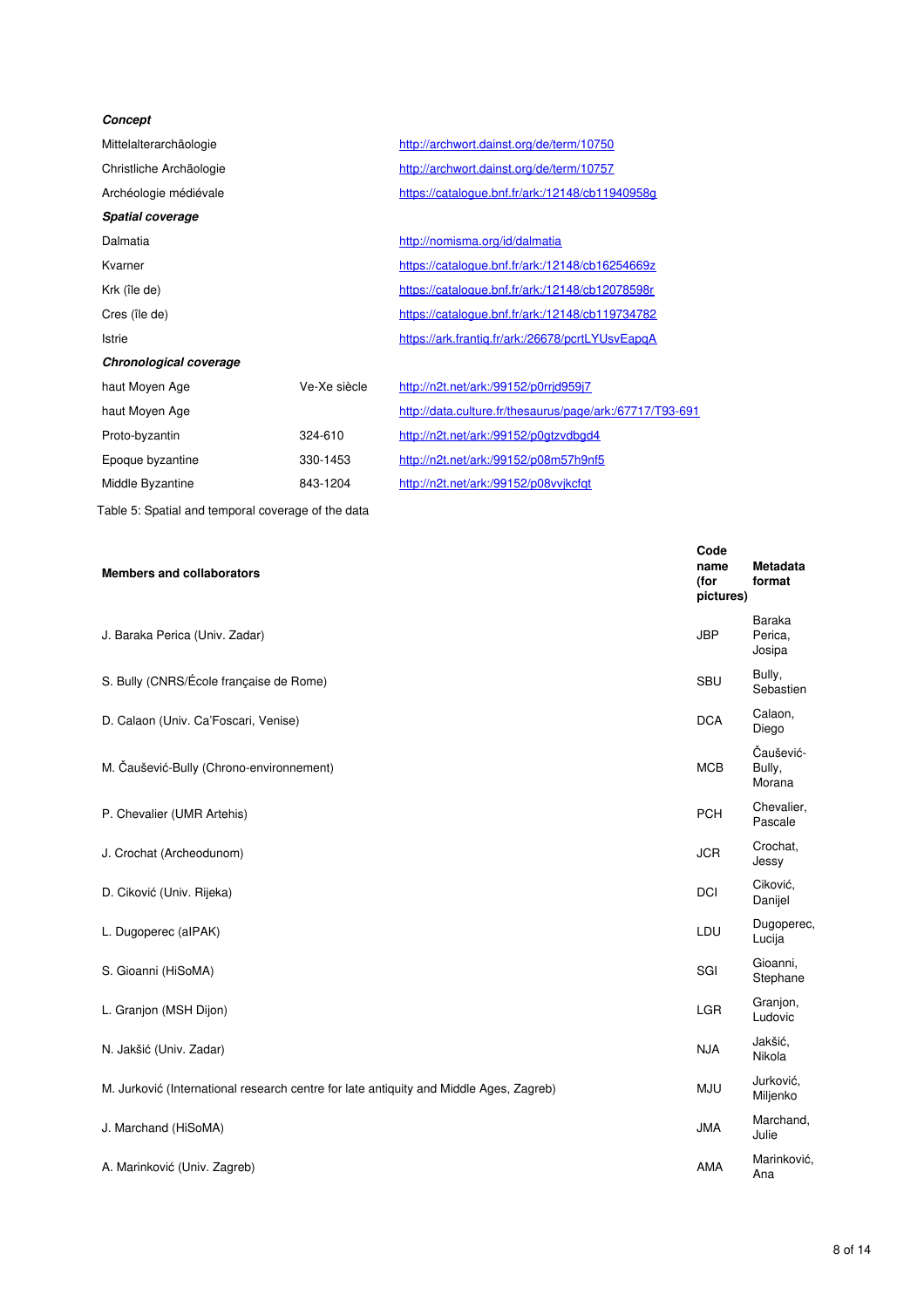| D. Martinez (CIHAM)                                                          | <b>DMA</b> | Martinez,<br>Damien     |
|------------------------------------------------------------------------------|------------|-------------------------|
| A. Milošević (Museum of Croatian Archaeological Monuments, Split - emeritus) | AMI        | Milošević,<br>Ante      |
| E. Morlock (HiSoMA)                                                          | <b>EMO</b> | Morlock,<br>Emmanuelle  |
| L. Pillot (MSH Dijon)                                                        | LPI        | Pillot, Lucile          |
| S. Riccioni (Univ. Ca'Foscari, Venise)                                       | SRI        | Riccioni,<br>Stephano   |
| A. Stock (Chrono-environnement)                                              | <b>AST</b> | <b>Stock Agnes</b>      |
| M. Thivet (Chrono-environnement)                                             | <b>MTH</b> | Thivet,<br>Matthieu     |
| N. Uroda (Museum of Croatian Archaeological Monuments, Split)                | <b>NUR</b> | Uroda,<br>Nikolina      |
| P. Urbanova (Univ. Padua)                                                    | <b>PUR</b> | Urbanova,<br>Petra      |
| <b>Scientific committee</b>                                                  |            |                         |
| E. Destefanis (Univ. Turin)                                                  | EDE        | Destefanis,<br>Eleonora |
| M. Doneus (Univ. Vienna)                                                     | <b>MDO</b> | Doneus,<br>Mickael      |
| A. Dubreucq (Univ.Lyon 3)                                                    | ADU        | Dubreucq,<br>Alain      |
| J. Neralić (Croatian Institute of History, Zagreb)                           | <b>JNE</b> | Neralić,<br>Jadranka    |
| T. O'Carragain (Cork Univ.)                                                  | <b>TOC</b> | O'Carragain,<br>Tomas   |
| V. Prigent (Orient & Méditerranée)                                           | <b>VPR</b> | Prigent,<br>Vivien      |
| J. Terrier (Univ. Genève)                                                    | <b>JTE</b> | Terrier, Jean           |
| C. Sapin (Artehis - emeritus)                                                | <b>CSA</b> | Sapin,<br>Christian     |
|                                                                              |            |                         |

Table 6: Names of creators (state May 2021), MONACORALE project

Metadata models and tables gathering these reference data will be created and compiled in an indexing aid guide and by automated processes (which are still to be defined): these will be used to limit the risk of error when recording series. The data input engineer when recruited will carry out most of the description operation.

The internal project tree structure (Sharedocs and NAS) is divided as follows:

0\_Drop\_box

- 1\_Administration
- 1\_1\_Administration

ANR\_2020-completefile

- 1\_2\_Activity\_reports
- 1\_3\_DMP

DMP-v1\_20210601

- 1\_4\_Communications&Dissemination
	- Articles Communications Field\_schools
	- Study-sessions
- 2\_Sites
- 2\_1\_GIS
- 2\_2\_Catalogue\_of\_sites
- 3\_Textual\_resources
- 3\_1\_Documentary\_archives
- 3\_2\_Litterary\_archives
- 3\_2\_1\_Public\_collection
- 3\_2\_2\_Private\_collection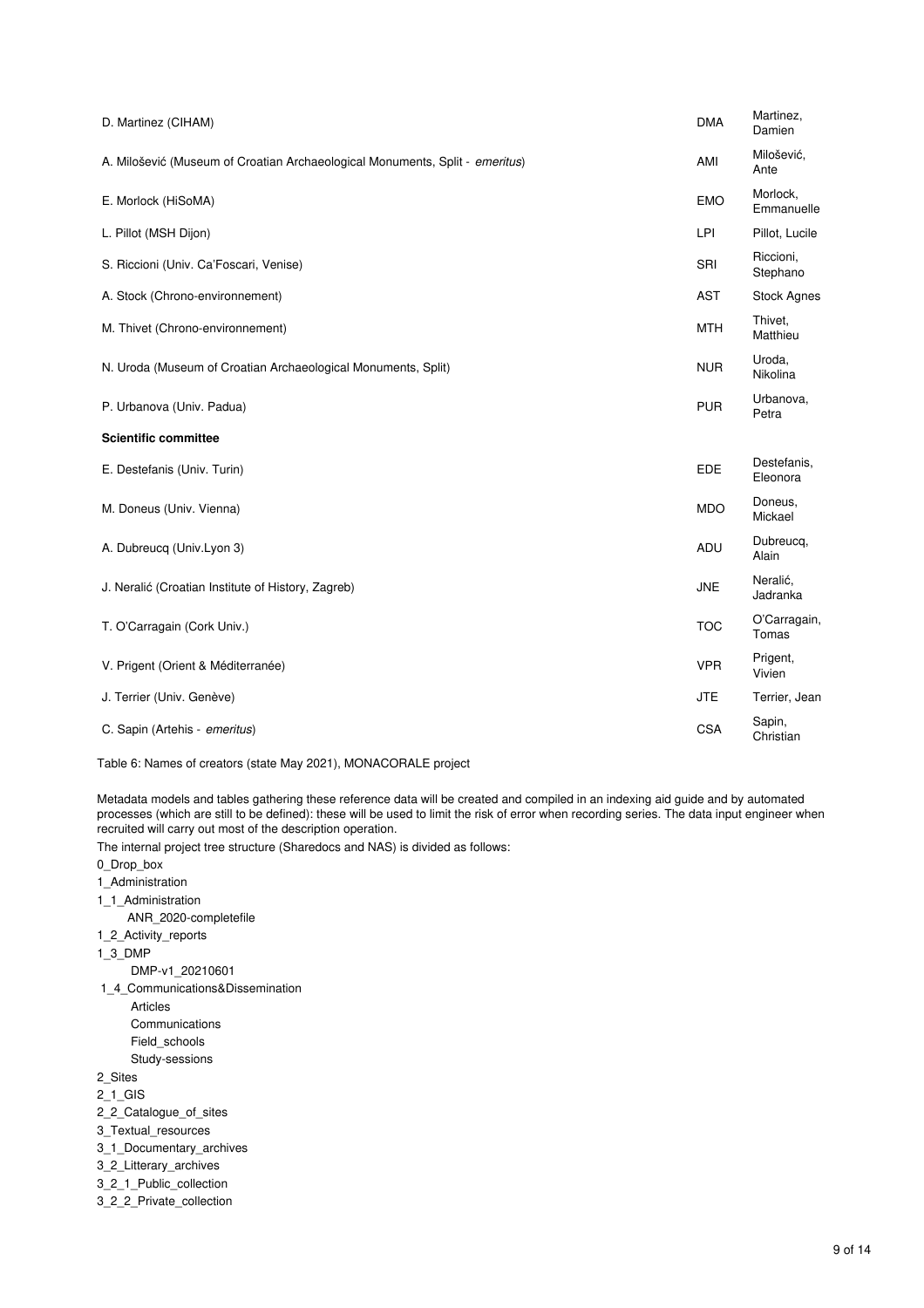A naming convention for photographs (WP 3 and task 2.2) has being established. All levels of information are separated by " (underscore symbol). It develops as follows:

- a 3-letter code defines the name of the site, followed by a 2-letters code of the site locality. In case of same names, the second site will use the 4th letter of its name in place of the 3rd. This to avoid exact same place-names. (e.g. MAR-CR for Martinšćica in Cres) - year of acquisition of the photo

then, for site photos :

o sector (S01 to S99)

o increment 0001 to 9999

or, for finds and site facts:

o IND (burial) or PO (small object) or LAP (lapidary) or MON (coin) o Increment 0001 to 9999

Ex.: MAR 2019 S03 0001 (photo du secteur 3) MAR\_2019\_S03\_0002 (mosaïque LIDAR ou photogrammétrie) MAR\_2019\_PO\_0001 (objet 1 de l'année 2019) MAR\_2019\_IND\_0002 (2e sépulture de l'année 2019)

This simple nomenclature allows the association of old archive photos. Geographical (Istria, Dalmatia, "workshop area"…; see table 5 for coverage concepts and links) and epigraphic information will be added as metadata.

The summary sites describing Excel sheets will be registered in files bearing its same name and called: SITE\_FICHE\_version. Once implemented in the database, the later will be updated, the sheets will be considered as archives.

Administrative documents that require such information (meeting, agenda, minutes, budget) will be timestamped (YYYYMMDD), according to recommended good practice **(**<https://doranum.fr/stockage-archivage/comment-nommer-fichiers/>). They will also bare the creator's name.

Ex: 20210426\_Kick-off\_programme\_SBU

20210601\_DMP-v1\_JMA

Mass renaming of the documentation will be carried out during validation meetings held every three months with the WP directors and some collaborators. As the multiplication of the partners, their geographical dispersion and their specialities would inevitably lead to different versions within the groups; the aim of these meetings will be to validate the final versions with the scientific team consensus, to rename properly the datasets and to save them.

The validation committee is composed of the following members (table 7):

| Name                         | Quality                                                |
|------------------------------|--------------------------------------------------------|
| J. Baraka Perica             | Head of workgroup on North Dalmatia (zone 3)           |
| N. Uroda                     | Head of workgroup on Central Dalmatia (zone 4a)        |
| A. Marinković                | Head of workgroup on South Dalmatia (zone 4b)          |
| P. Chevalier and M. Jurković | Heads of workgroup on Istria (zone 1)                  |
| St. Gioanni                  | Head of WP 4                                           |
| P. Chevalier                 | Head of WP 2                                           |
| M. Čaušević-Bully            | Head of WP 3 and head of workgroup on Kvarner (zone 2) |
| S. Bully                     | Head of WP 1                                           |

+ GIS engineer or data input engineer when recruited

Table 7: Members of the validation committee

The files shared and long-term stored will be converted into standard formats supported by the CINES archiving platform (control via the Facile platform: <https://facile.cines.fr/>) by the validation committee.

Ant Renamer (PC), Renamer (Mac) or Bridge software will be used to rename sets. The versions (v1, v2...) will be kept until the final version is compiled, when it loses its suffix. Metadata will then be added, using MetaData++ (free) or Adobe Bridge. The protocol proposed by A. Rabot (Univ. Lyon2) for excavation data will be followe[d\[1\]](#page-0-0); they may be adapted as needed as soon as the first tests will be carried out on the data sets.

[\[1\]](#page-4-0) A. Rabot, « Missions et archives de fouille. Entre la production et la conservation », in S. Zanella, J.-P. Brun, M. Denoyelle, P. Rouillard and St. Verger (ed.), *Les archives de fouilles : modes d'emploi*, OpenEdition Books, Collège de France, 2017 [\(https://books.openedition.org/cdf/4909?lang=fr](https://books.openedition.org/cdf/4909?lang=fr)); Fourrier, A. Rabot, B. Morandière, N. Clion. *La fouille de Kition-Pervolia : de l'enregistrement à l'archivage (en passant par l'exposition des données et la publication)*. 2019, pp. 14-16. ⟨[hal-01995138](https://hal.archives-ouvertes.fr/hal-01995138)⟩

The quality of the data will be monitored during quarterly meetings. The status of the data will be regularly updated according to the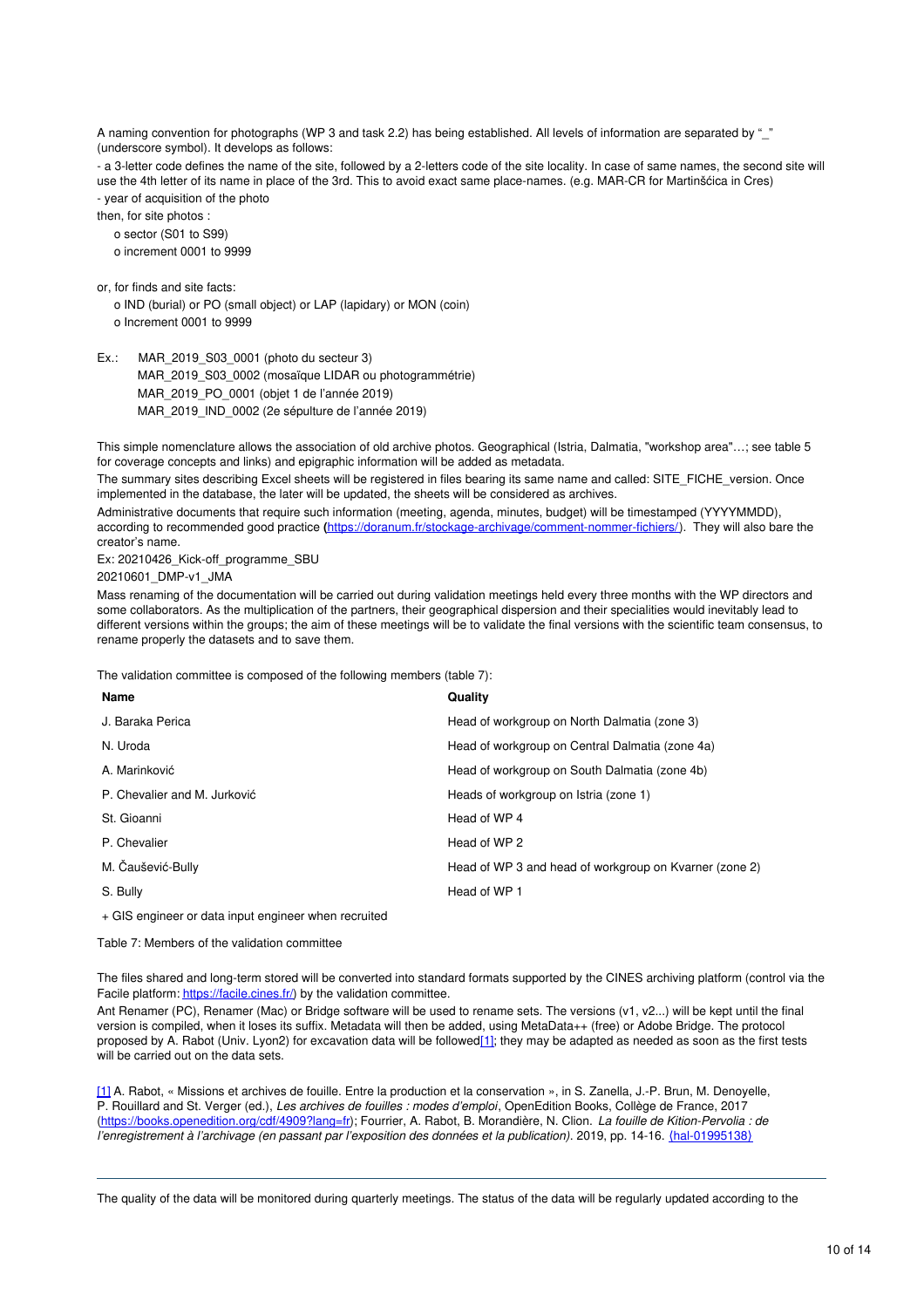following table (table 8). The later will be developed in July 2021, during the first quarterly meeting.

| Data confirmed both by archaeology and texts                                       |
|------------------------------------------------------------------------------------|
| Data confirmed by either archaeology or texts                                      |
| It concerns unstratified archaeological material as well as apocryphs<br>documents |
| Data not available; unknown by archaeology or texts                                |
|                                                                                    |
| Unreliable data / uncertain                                                        |

### **3. Storage and backup during the research process**

The data will be stored throughout the project at different scales:

- first of all on the researchers' computers. These include the 4 computers of the co-I (each one responsible of a WP), the one of the GIS-engineer and the one of the data input engineer. In addition to these, the project has a laptop provided by Artehis (with a calculator used for WP 2 and 3 photogrammetries), as well as a HiSoMA computer, used mainly by the collaborators of WP 4;

- on 4 external hard disks (1 TB) – one for each WP;

- in a Sharedocs storage space provided by TGIR Huma-Num (MONACORALE account opened on 13/04/2021);

- in a Network Attached Storage (NAS), which can be consulted at long distance from Europe (access with password).

The *External* Hard Drives are used for daily backups. The Sharedocs is regularly fed by sets. The server and the NAS are mirrors of the Sharedocs. During the data validation meetings, backups of homogeneous and compiled data batches are stored, after renaming. Nakala services, via Huma-Num, will be used for dissemination, sharing according to FAIR principles and digital preservation after the end of ANR funding (account opened on 06/04/2021).

The procedure for keeping old backups and the number of recoverable back-ups will be decided later in the project, when the work is launched. One co-I is been offering a real-time backup system for data stored on computers (ATempo Live Navigator), as member or Chrono-Environment research unit of CNRS; backups are automatically generated in real time and kept several weeks. The 4 co-Is work within a Mac OS environment: they use Time Machine software for workstation backups. The free versioning software Git will be installed on the PCs: it could be used to restore an old step that is lost.

The data will be secured insofar as access to the server, the NAS and to Sharedocs will be done with authentication. Instances on the GitLab platform, offered by Huma-Num, will be created for some collaborators. The development of the database/GIS at the heart of the project will be managed on this platform. The source codes will be deposited there (the account will be opened at the time of the recruitment of the geomatician/GIS engineer).

The PI, the co-Is and the collaborators will all have access to the Sharedocs with specific rights (detailed in table 9).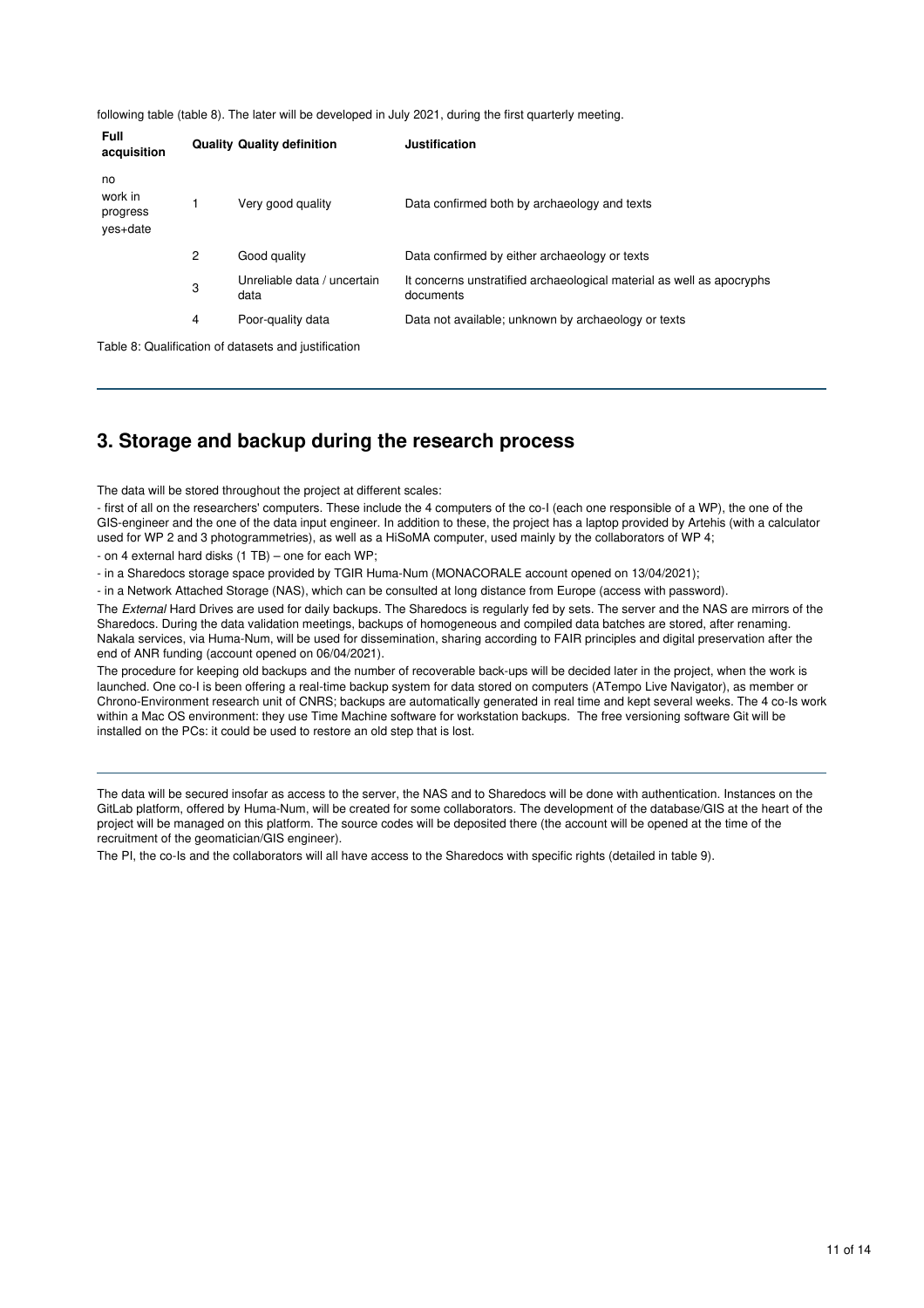| <b>Members and collaborators</b> | Read               | Download | Share              | Copy/Move          | Rename | <b>Delete</b> |
|----------------------------------|--------------------|----------|--------------------|--------------------|--------|---------------|
| J. Baraka Perica                 | $\pmb{\mathsf{X}}$ |          |                    |                    |        |               |
| S. Bully                         | $\pmb{\times}$     | X        | $\pmb{\mathsf{x}}$ | $\pmb{\mathsf{X}}$ | X      | X             |
| D. Calaon                        | $\pmb{\mathsf{x}}$ |          |                    |                    |        |               |
| M. Čaušević-Bully                | $\pmb{\mathsf{X}}$ | X        | $\pmb{\mathsf{x}}$ | $\pmb{\mathsf{x}}$ | X      | X             |
| P. Chevalier                     | $\pmb{\mathsf{X}}$ | X        | $\pmb{\mathsf{X}}$ | $\pmb{\mathsf{X}}$ | X      | X             |
| J. Crochat                       | $\pmb{\mathsf{X}}$ |          |                    |                    |        |               |
| D. Ciković                       | $\pmb{\mathsf{x}}$ |          |                    |                    |        |               |
| L. Dugoperec                     | $\pmb{\mathsf{x}}$ |          |                    |                    |        |               |
| S. Gioanni                       | X                  | X        | x                  | $\pmb{\mathsf{X}}$ | X      | X             |
| L. Granjon                       | X                  |          |                    |                    |        |               |
| N. Jakšić                        | $\pmb{\mathsf{X}}$ |          |                    |                    |        |               |
| M. Jurković                      | $\pmb{\mathsf{X}}$ |          |                    |                    |        |               |
| J. Marchand                      | $\pmb{\mathsf{X}}$ |          |                    |                    |        |               |
| A. Marinković                    | $\pmb{\mathsf{X}}$ |          |                    |                    |        |               |
| D. Martinez                      | $\pmb{\mathsf{x}}$ |          |                    |                    |        |               |
| A. Milošević                     | $\pmb{\times}$     |          |                    |                    |        |               |
| E. Morlock                       | $\pmb{\mathsf{X}}$ |          |                    |                    |        |               |
| L. Pillot                        | $\pmb{\mathsf{X}}$ |          |                    |                    |        |               |
| S. Riccioni                      | $\pmb{\mathsf{X}}$ |          |                    |                    |        |               |
| A. Stock                         | $\pmb{\mathsf{X}}$ |          |                    |                    |        |               |
| M. Thivet                        | $\pmb{\mathsf{X}}$ |          |                    |                    |        |               |
| N. Uroda                         | $\pmb{\mathsf{X}}$ |          |                    |                    |        |               |
| P. Urbanova                      | $\pmb{\mathsf{X}}$ |          |                    |                    |        |               |
| <b>Scientific committee</b>      |                    |          |                    |                    |        |               |
| E. Destefanis                    | $\pmb{\mathsf{X}}$ |          |                    |                    |        |               |
| M. Doneus                        | $\pmb{\mathsf{X}}$ |          |                    |                    |        |               |
| A. Dubreucq                      | $\pmb{\mathsf{X}}$ |          |                    |                    |        |               |
| J. Neralić                       | $\pmb{\mathsf{X}}$ |          |                    |                    |        |               |
| T. O'Carragain                   | $\pmb{\mathsf{X}}$ |          |                    |                    |        |               |
| V. Prigent                       | X                  |          |                    |                    |        |               |
| J. Terrier                       | $\pmb{\mathsf{X}}$ |          |                    |                    |        |               |
| C. Sapin                         | X                  |          |                    |                    |        |               |

Table 9: Rights attributed in Sharedocs (status May 2021; some not yet given)

# **4. Legal and ethical requirements, code of conduct**

The files produced will have the mention of collaborators' names who have the intellectual property (as creator, contributor or editor): these data will be the only personal data that will be handled in the project. The use of this data is therefore subject to credit, depending on the rights requested.

Depending on the different publications and deliverables of the project, several credits, rights and exploitation licenses will be used (table 10):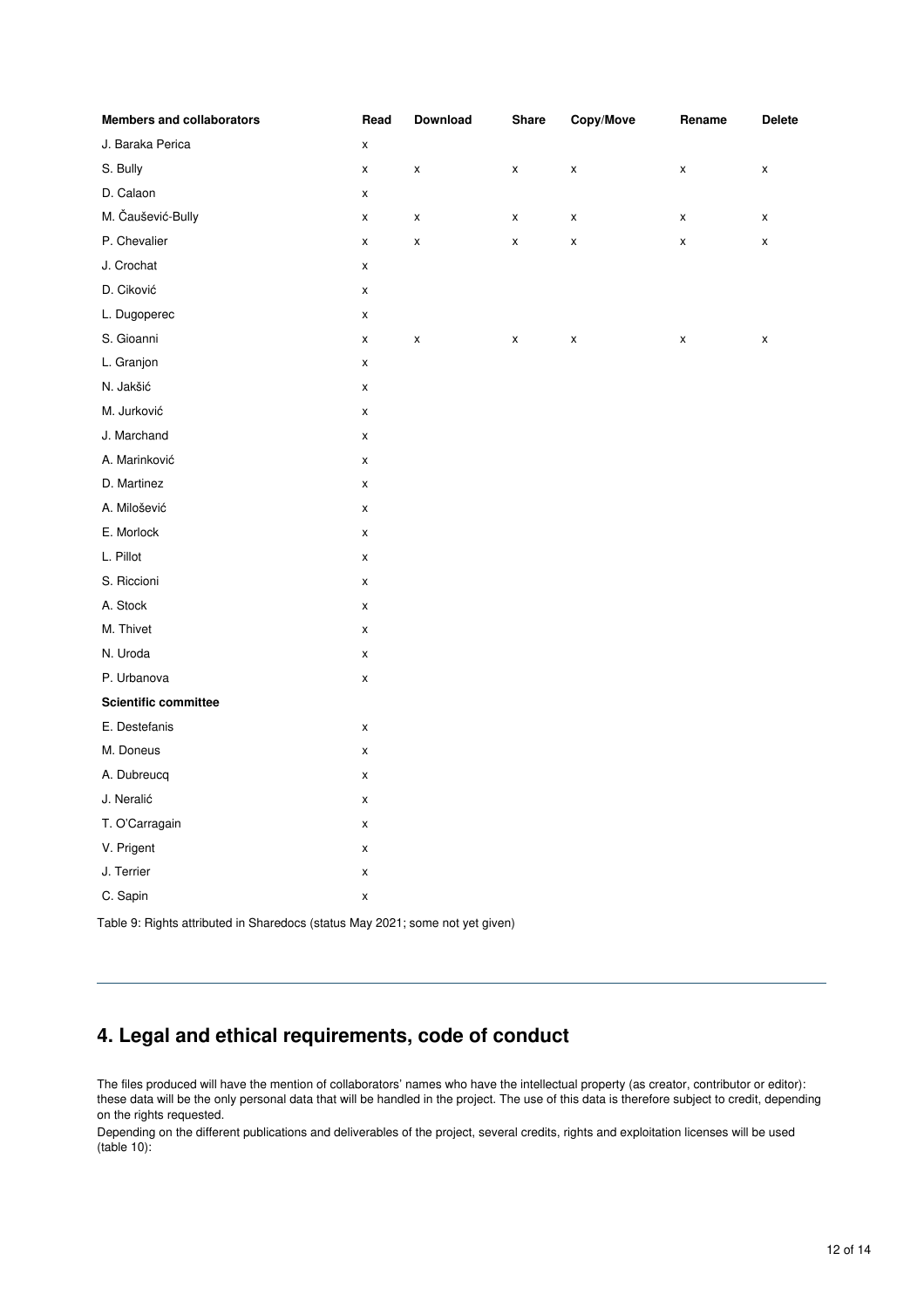| Data type                      | <b>Credits and rights</b>                                                                                  |
|--------------------------------|------------------------------------------------------------------------------------------------------------|
| Images (single or mosaic)      | The reproduction must be credited with the author and the name of the project (e.g.:<br>author/MONACORALE) |
| Data paper or working<br>paper | <b>CC BY</b>                                                                                               |
|                                | Open Access monography OpenEdition Freemium for Books; according the published EFR                         |
| Database                       | Open Database License (ODbL)                                                                               |

Table 10: Rights and licenses

N/A

Sites names and localities will be given in Croatian (see the code in file names procedures) to avoid historical territory occupation issues.

#### **5. Data sharing and long-term preservation**

Published (articles, books) and grey literature (excavation reports) will be compiled in a collaborative, public Zotero bibliography open to project members (ANR-MONACORALE bibliography, open 08/04/2021). An export of the database will be carried out (in zotero .rdf) every month at the beginning of the project, during its implementation; the pace may slow down at the end of the project, once the bibliography has been collected.

WP 2 and 3 data will be embargoed for 5 years after their acquisition date to allow the exclusivity of the first publication by the team in charge.

The vocabulary used is defined by the several indexing records of recognized authorities (such as Rameau of the Bibliothèque nationale de France, the managing service PACTOL of the semantic evolution of the thesaurus of Huma-Num, the Vocabulary cards via the GINCO platform of the French Ministry of Culture or the Getty Art&Archaeology Thesaurus) and the thesaurus inherited from the ANR CARE.

Homogeneous batches of data or compiled batches will be deposited in the repositories on a regular basis by WP. More specifically, excavation (WP 3) or archive (WP 4) photographs, raw data and final Lidar images (WP 3) or photogrammetries (WP 2) will be deposited as soon as they are produced, within a reasonable period of 3 months after the end of the missions (table 1), under the supervision of the WP investigators.

The project will inform about its regular activities and will post scientific and methodological short articles on his *Hypotheses* blog [\(https://monacorale.hypotheses.org/](https://monacorale.hypotheses.org/)). The posts, as well as the main events, will be relayed by the Twitter ([@anr\\_monacorale](https://twitter.com/anr_monacorale)) and Facebook [\(Programme](https://www.facebook.com/Programme-ANR-Monacorale-2020-2024-106187994933158/) ANR Monacorale 2020-2024) accounts.

The schedules publications and deliverables are:

- WP 1: online publication of the geo-referenced database by year 4, associated with an historical and archaeological Atlas; the proceedings of the project's closing conference will be published at the end of the project;

- WP 2: annual activity reports will be published both in the *Bulletin du Centre d'Études médiévales d'Auxerre* (BUCEMA; the online medieval period journal of ARTEHIS research unit) and in the printed *Hortus Artium medievalium* (published in Zagreb and distributed by Brepols);

- WP 3: excavation reports published in the École Française de Rome Chronicles (online, see for example Morana Čaušević-Bully, Sébastien Bully, Adrien Saggese and Jessy Crochat, "The ecclesiastical and monastic sites of the Kyarner archipelago (Croatia), campaign 2018: Mirine-Fulfinum (Omišalj, island of Krk)", *Chronique des activités archéologiques de l'École française de Rome* [Online], Balkans, online 12 September 2019, accessed 12 April 2021. URL: [http://journals.openedition.org/cefr/3654](http://journals.openedition.org/cefr/3654%20) ; DOI: [https://doi.org/10.4000/cefr.3654](https://doi.org/10.4000/cefr.3654%20)) or in the archaeological reports of the Écoles françaises à l'étranger network (also online: Morana Čaušević-Bully, Sébastien Bully, Anaïs Delliste, Sabine Lefebvre and Cyprien Mureau, "Les sites ecclésiaux et monastiques de l'archipel du Kvarner (Croatie), campagne 2019 : Martinšćica (island of Cres)" [archaeological note], *Bulletin archéologique des Écoles françaises à l'étranger* [Online], Balkans, online 26 February 2021, accessed 12 April 2021. URL: <http://journals.openedition.org/baefe/1971>; DOI: <https://doi.org/10.4000/baefe.1971>); excavation and activity reports (in French) submitted to the French Ministry of Europe and Foreign Affairs (MEAE); excavation and activity reports (in Croatian) submitted to the Croatian Ministry of Culture (one report/year for these three institutions); a catalogue in the framework of an exhibition to be held at the National Museum in Split (year 4 of the project) The final monograph of the archaeological excavations will be offered to the EFR publications.

- WP 4: following a meeting (round table type) to be held in early 2023 on the written acts of practice, the proceedings will be published within 3 years in the *Mélanges de l'École française de Rome (MEFRM)* collection; a translation of the *Historia Salonitana* (chapters 1 to 23) will be presented in the form of a follow-up seminar; commented translations of at least 4 hagiographical texts (related to ecclesiastical foundations) will also be made; 2-3 intermediate working paper should be submitted.